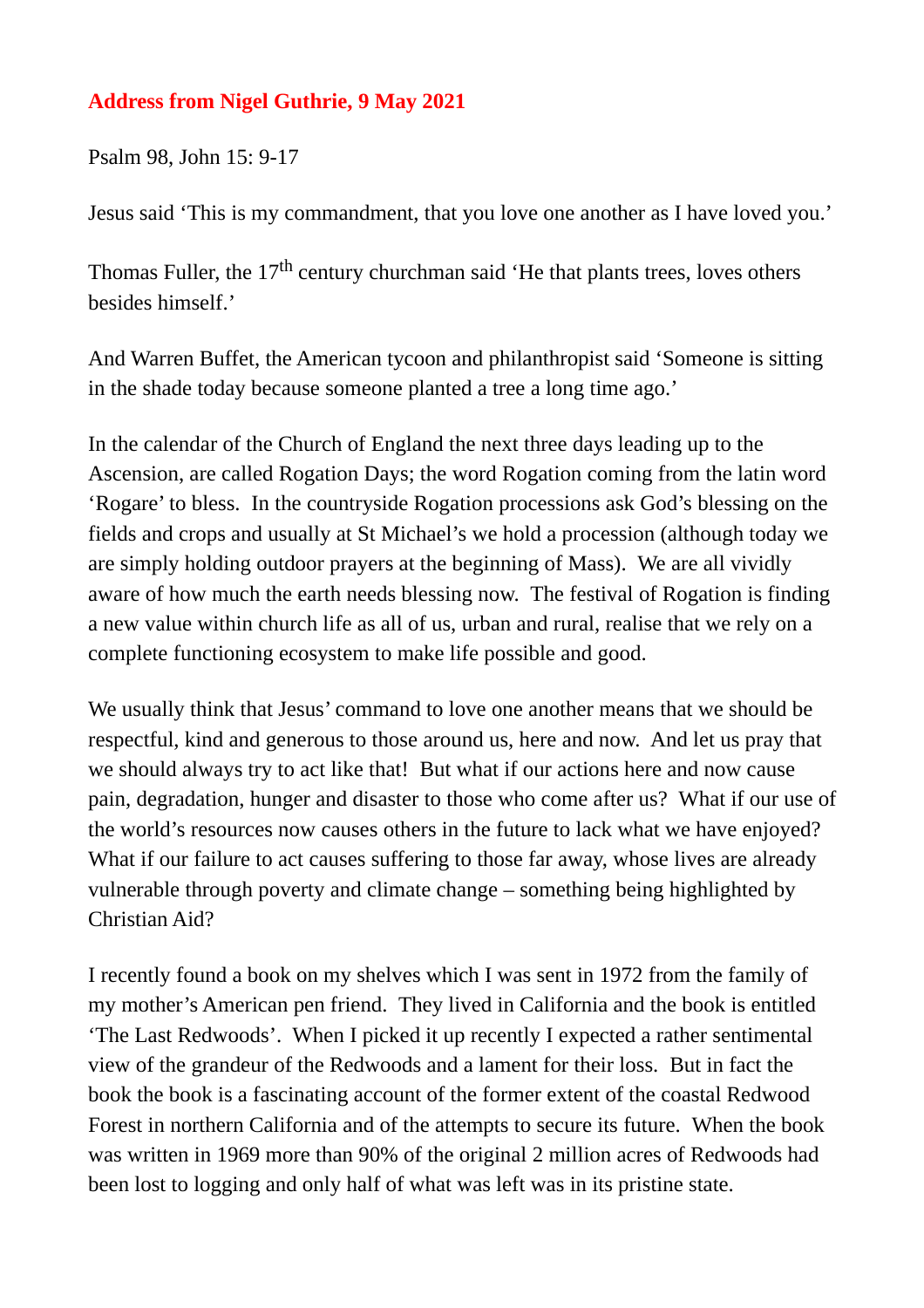Redwoods can live for more than 2,000 years, but most of the forest, which had existed for millions of years, had been lost to commercial felling in just one century.

I learned quite a bit about these amazing trees which can grow to over 100 metres in height and 8 meters wide near the base. They have bark that can be a foot or more in thickness which repels moderate fire and their high tannins make them highly disease resistant. They can even make their own rain by capturing the fog in the foliage which condenses to provide moisture for the tree. You may know the fine specimen nearby at Killerton Gardens which is a mere 41 meters high!

Yet these monarchs of the natural world have been exploited with no concern for long term management of the forest and the consequences of this expoitation have been realized for a long time. Save the Redwoods league was set up in 1918 and continues its work today and it's been fascinating to learn about it from their website. Back in my 'The Last Redwoods' book there is a story about an area of Coastal Forest at Bull Creek which was supposedly saved in 1931 in one of the early projects of 'Save the Redwoods' supported by John D Rockefeller. But only the flatlands and immediately adjacent slopes were part of the scheme with the rest of the large watershed being left in private hands. In 1947 industrial logging really got going in the rest of the valley leaving the soils with no protection. Research had shown that there had been serious flooding every 50 years or so, but with the rest of the valley heavily forested the damage was always limited because the water was absorbed and the land was held together by the structure of the forest. Then in 1955, following the logging there was torrential rain in the watershed and massive slides of rock and gravel from the slopes were washed down eroding the streams and making them torrents which in turn undermined hundreds of mature trees further down the valley, forever changing the character of the forest and the waterways. Following further flooding in 1964 another 400 mature trees were lost from the conservation area. Gradually restoration work has gone on but it will be hundreds of years before areas of forest will be fully restored and land which was developed or put to other uses adjacent to the protected areas may never be restored. 'Someone is sitting in the shade today because someone planted a tree a long time ago.'

This story from the middle of the last century struck me as a vivid illustration of what we are up against in blessing the earth today. Small scale improvements are good and significant but they need to be part of a larger plans which include all of our land so that good management can lead to a virtuous circle of environmental improvement. Our wonderful conservation groups including the National Trust,